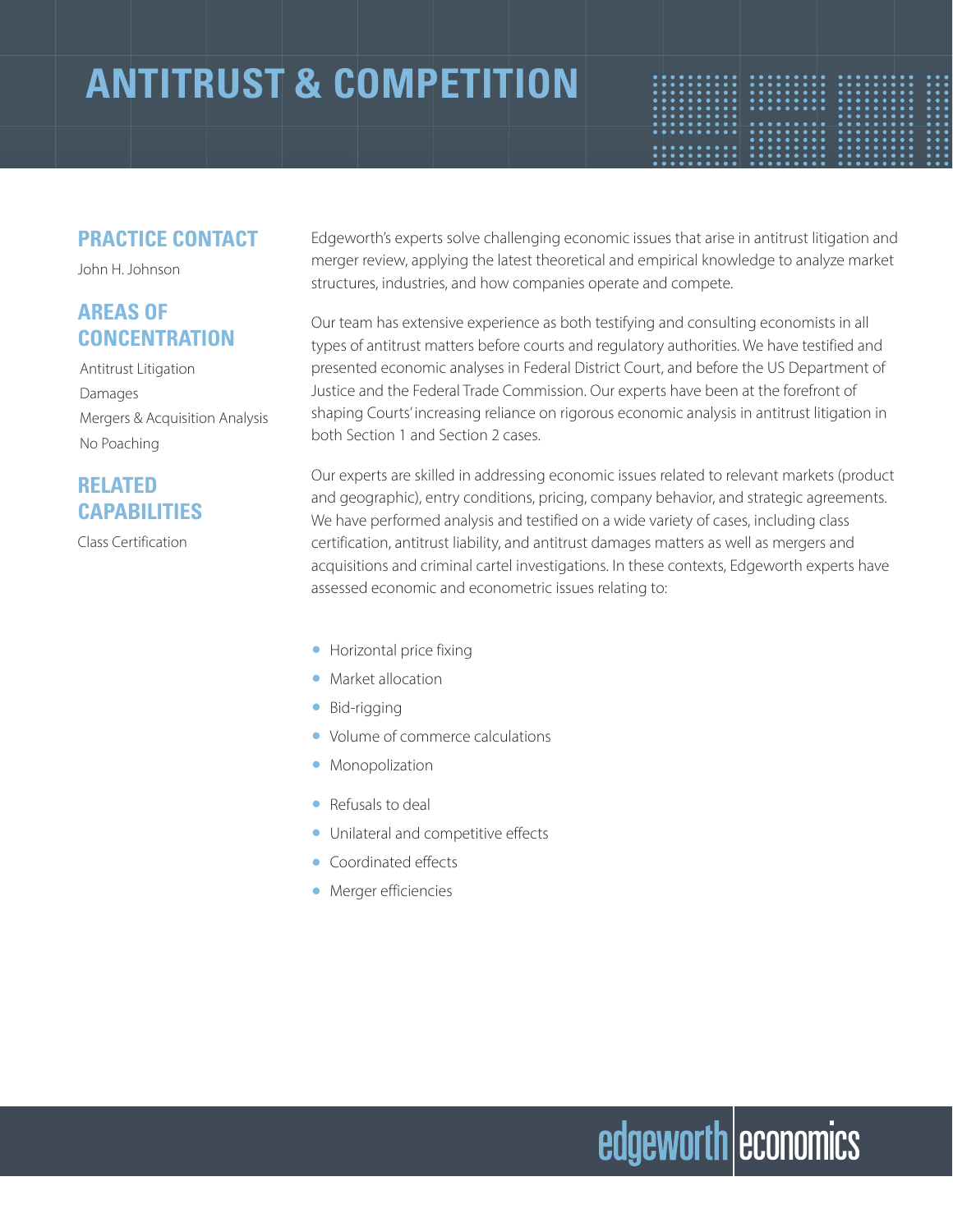#### **CASE EXPERIENCE**

Edgeworth Clients EMMC and Mushroom Growers Found Not Liable for Antitrust Conspiracy Allegations by Winn-Dixie Stores Litigation, 03.21.2022

Ninth Circuit Rules in Favor of Edgeworth Client in No-Poaching Antitrust Litigation Litigation, 08.24.2021

Edgeworth Client Prevails in No-Poaching Antitrust Litigation Litigation, 07.02.2020

Antitrust Counterclaims Dismissed in Favor of Edgeworth Client Litigation, 04.01.2020

Edgeworth Client Secures Landmark Win in Federal Antitrust Case Alleging Conspiracy to Raise Egg Prices Litigation, 01.29.2020

Edgeworth Client Prevails in Defense against Antitrust Counterclaims Against Automaker Litigation, 01.20.2020

Edgeworth Provides Economic Analysis of Monopolization Claims on Behalf of Asphalt Companies Litigation, 11.08.2019

Edgeworth Client Receives Settlement Resolving Patent and Antitrust Litigation Litigation, 07.24.2019

Edgeworth Client Found Not Liable for Antitrust Conspiracy Allegations Litigation, 07.10.2018

Airlines Settle Long-Running Competition Dispute, Aided by Edgeworth Industry Study Business & Regulatory Consulting, 05.15.2018

Complete Jury Verdict Secured for Edgeworth Client in Antitrust Class Action Litigation, 04.30.2018

Edgeworth Analysis Cited in Indirect Purchasers' Class Certification Decision in Drywall Antitrust MDL Litigation, 09.01.2017

### **PUBLICATIONS**

Finding Uninjured Consumers In Drug Antitrust Class Actions Published Article, *Law360*, 05.16.2022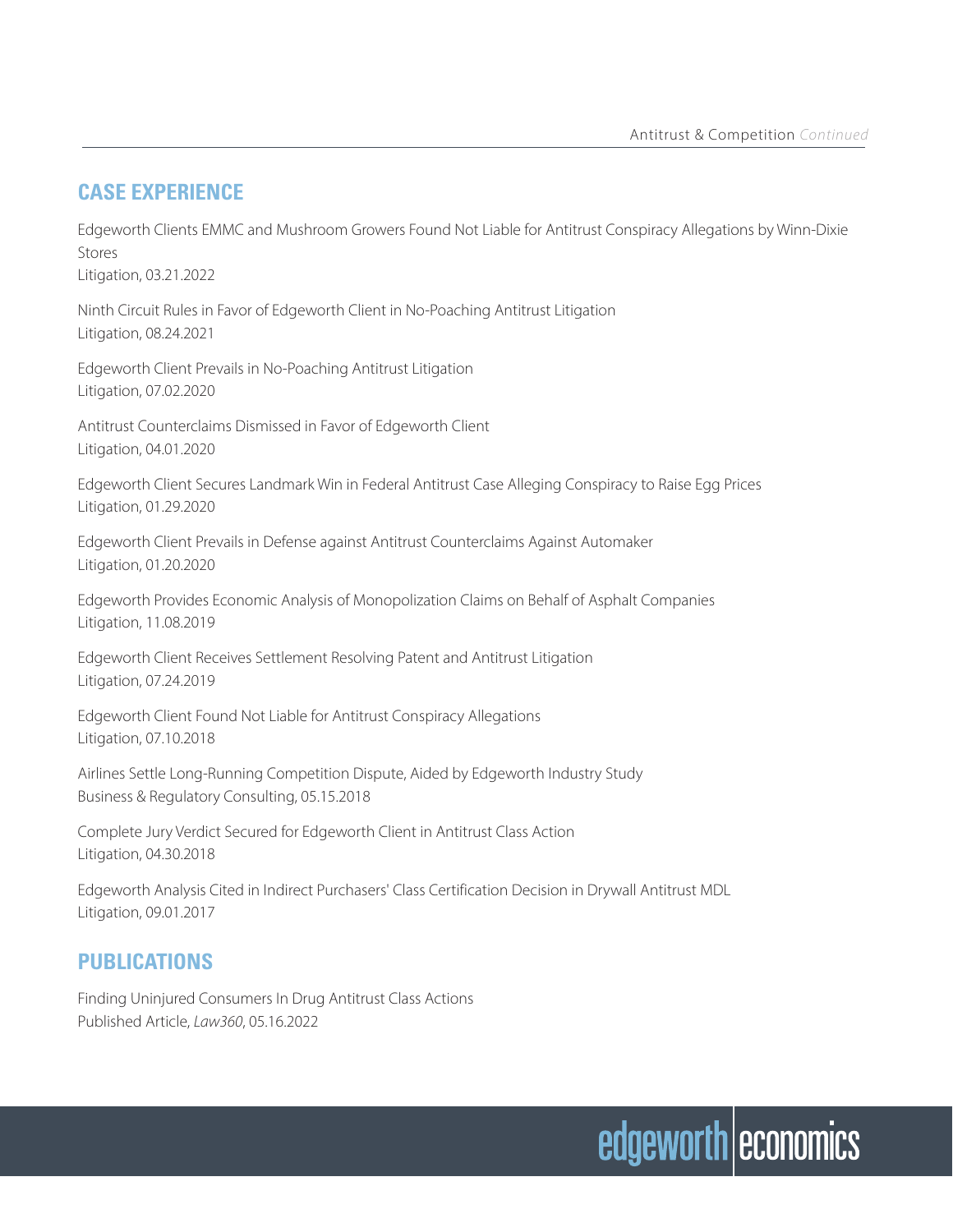Litigating Breach of Contract Matters During Covid-19 Published Article, *Bloomberg Law*, 09.11.2020

The Rise of COVID-19 Price Gouging Class Actions and the Economics of Class Certification Published Article, *Law360*, 08.28.2020

Lamictal and the Myth of "Generic" "Pay-for-Delay" Cases Published Article, *Law360*, 07.21.2020

Are Pandemic Sellers Actually Violating Price-Gouging Laws? Published Article, *Law360*, 04.03.2020

Taking a "Byte" Out of Antitrust Data Discovery: The Top 10 "Bits" Published Article, *ABA Economics Committee Newsletter*, 02.2020

Managing Financial Product Data In Antitrust Cases Published Article, *Law360*, 12.13.2019

Primer on Wage Analyses for Antitrust Attorneys: Part 1 *Law360*, 05.23.2018

Primer on Wage Analyses for Antitrust Attorneys: Part 2 *Law360*, 05.23.2018

### **EDGEWORTH INSIGHTS**

The State of Labor Market Competition: The Treasury's View and Potential Impact and Regulation on Employers Blog, 06.07.2022

### **SPEAKING ENGAGEMENTS**

Navigating Antitrust Issues in the Pharmaceutical and Life Science Industries: Key Trends and Challenges Explored Event, 06.21.2022

Antitrust Class Certification: Trends, Updates, and What Lies Ahead Webcast, 03.04.2021

Conflicting Decisions in Pharmaceutical Class Certification Event, Antitrust Economics Workshop | Fordham Competition Law Institute, 10.07.2020

Trends and Developments on Antitrust Class Certification: Legal and Economic Issues Explored Webcast, 08.18.2020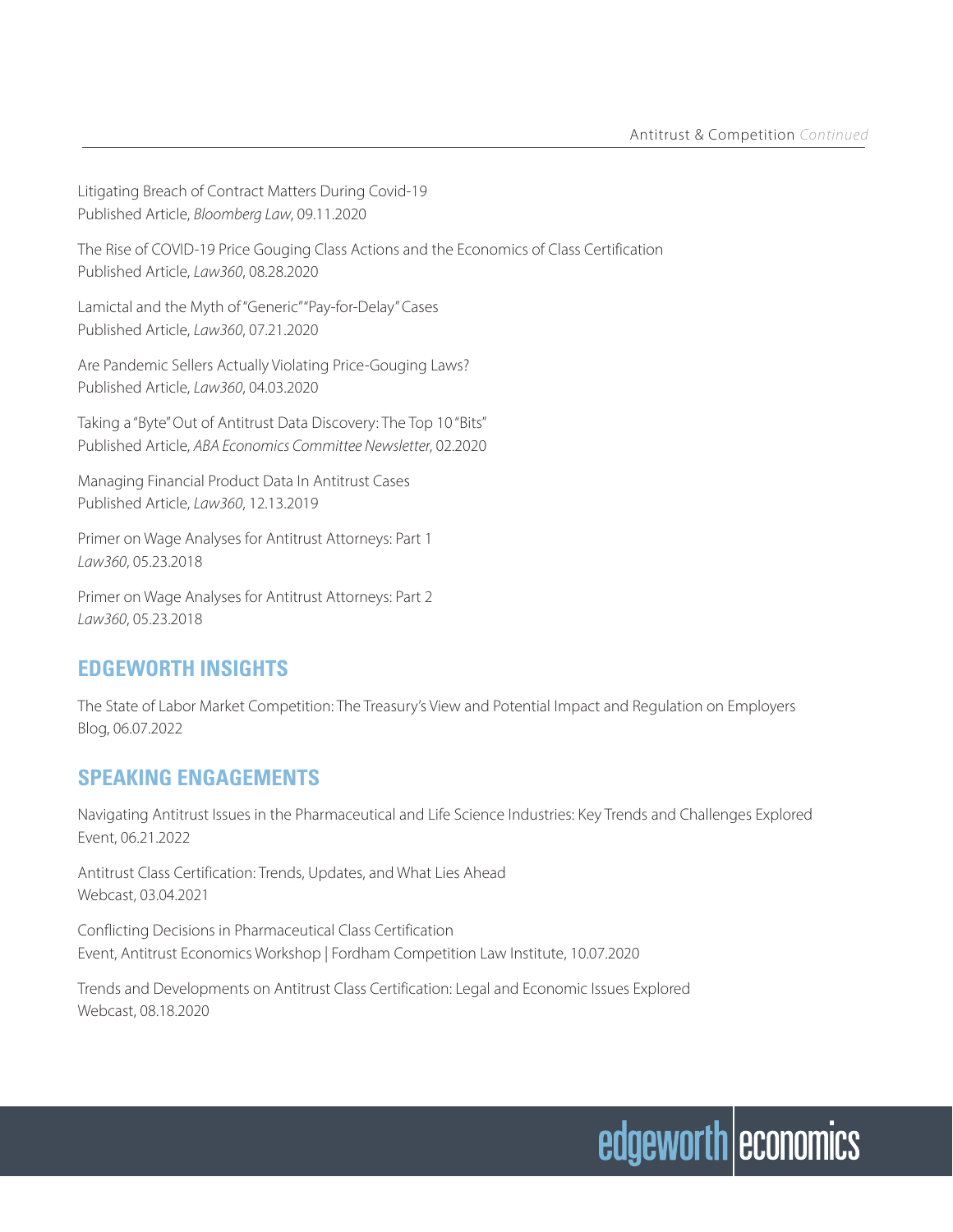Proving Market Power in Unilateral Conduct Cases | ABA Section of Antitrust Law Webcast, 06.30.2020

Apples & Economics: Is Illinois Brick Obsolete? | ABA Antitrust Law Spring Meeting 2020 Event, Virtual, 06.10.2020

The Economic Perspectives on Antitrust Damages: What You Must Know | Live Webcast Webcast, 10.23.2019

Antitrust Economics Workshop | Fordham Competition Law Institute Event, Fordham Law School, 09.11.2019

CBA Competition Law Spring Conference | Competition Law Enforcement at a Crossroads: Disruption and Change Event, Toronto Board of Trade Toronto, ON, 05.07.2019

Emerging Antitrust Issues—Implications to the Life Sciences Industry Event, 01.10.2019

Reverse Payment Settlements—Economic Issues Arising in Antitrust Litigation Event, 08.30.2018

Reverse Payment Settlements: Explaining "Large and Unexplained" | ABA Antitrust Spring Meeting 2018 Event, 04.11.2018

ABA Teleconference: Data and Discovery for Economic Analysis in Antitrust Litigation Event, 03.16.2018

Webinar: Classwide Damage Models in Misleading and False Advertising Consumer Class Actions Event, 11.30.2017

### **NEWS**

Edgeworth Economics Named as a Top Economic Consultancy by Global Competition Review News, 03.15.2021

Edgeworth Experts Recognized as Leading Competition Economists News, 07.2020

Edgeworth Economics Celebrates 10th Anniversary Press Release, 09.19.2019

Seven Edgeworth Partners Named as Leading Competition Economists in Who's Who Legal News, 08.01.2019